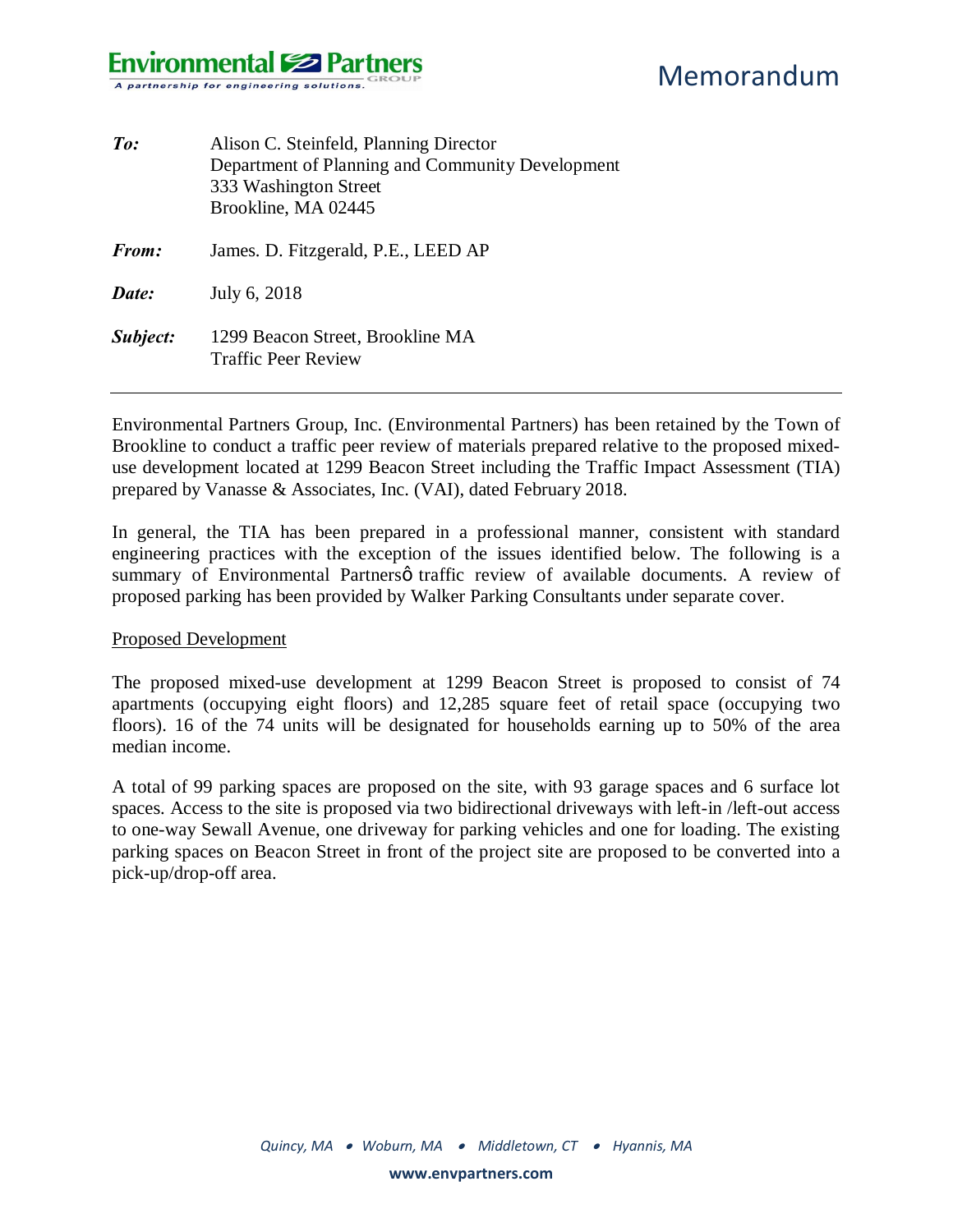July 6, 201



**Environmental Solutions**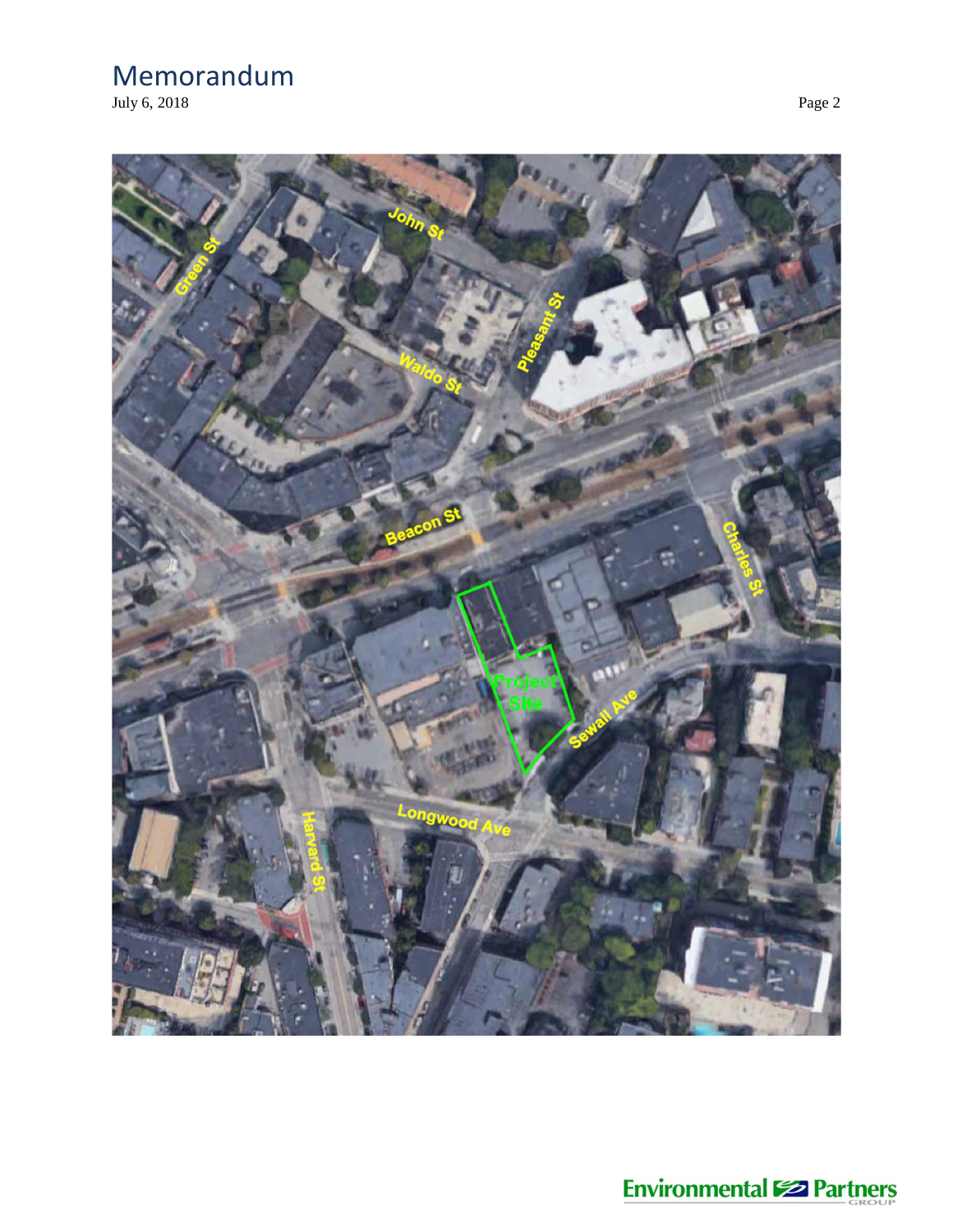July 6, 2018 Page 3

## **Transit**

The MBTA Green Line (C Branch) has local stops at Coolidge Corner located across the street from the project site and bus stops for MBTA Route 66 (Harvard Red Line station to Dudley station) are located nearby as well.

## Existing Traffic Volumes

Weekday Turning Movement Counts were collected in September 2016 during typical morning and evening hours. No seasonal adjustment factors were applied to these counts as traffic volumes during these months are typically higher than the yearly average and are appropriate for analysis without adjustment. Although not stated, it appears a 1% annual growth rate was applied to the traffic counts to project the 2016 volumes to the  $\ddot{\text{o}}2018$  Baseline volumes. Despite the lack of explanation, a 1% annual growth rate appears to be reasonable for this location based on historic traffic count data in the area.

Midday Saturday counts were collected in January 2018. A seasonal adjustment (increase) of 3% was applied to the volumes to adjust them to reflect average month conditions. However, since these counts were performed on the Martin Luther King holiday weekend and while nearby colleges such as Boston University and Boston College were on winter break, it is likely that the traffic volumes at this location experience greater fluctuations than typical. In comparing nearby traffic data along the Mass Pike for instance, a 25.6% difference in traffic is seen between January 17 and June 3, 2018. Since these traffic volumes were the basis of the weekend analyses, fluctuations in this base Saturday traffic data would impact the findings discussed below and should be considered.

### Existing Traffic Operations

Existing turning movement counts were analyzed in Synchro traffic analysis software and capacity analysis results for the study area intersections were summarized Tables 7 and 8 in the TIA.

The study limits appear to be reasonable and include the following intersections:

- · Harvard Street at Beacon Street (Signalized)
- Harvard Street at Longwood Avenue (Unsignalized)
- · Harvard Street at Sewall Avenue/Stearns Road (Unsignalized)
- Sewall Avenue at Longwood Avenue (Unsignalized)
- Sewall Avenue at Charles Street (Unsignalized)
- Sewall Avenue at Site Drive (Unsignalized)
- Sewall Avenue at St. Paul Street (Unsignalized)
- Beacon Street at Pleasant Street (Signalized)
- Beacon Street at Charles Street (Signalized)

## Motor Vehicle Crash Data

The report included a review of crash data at the study intersections from MassDOT for the fiveyear period of 2010 through 2014. The Town of Brookline accident data from MassDOT is

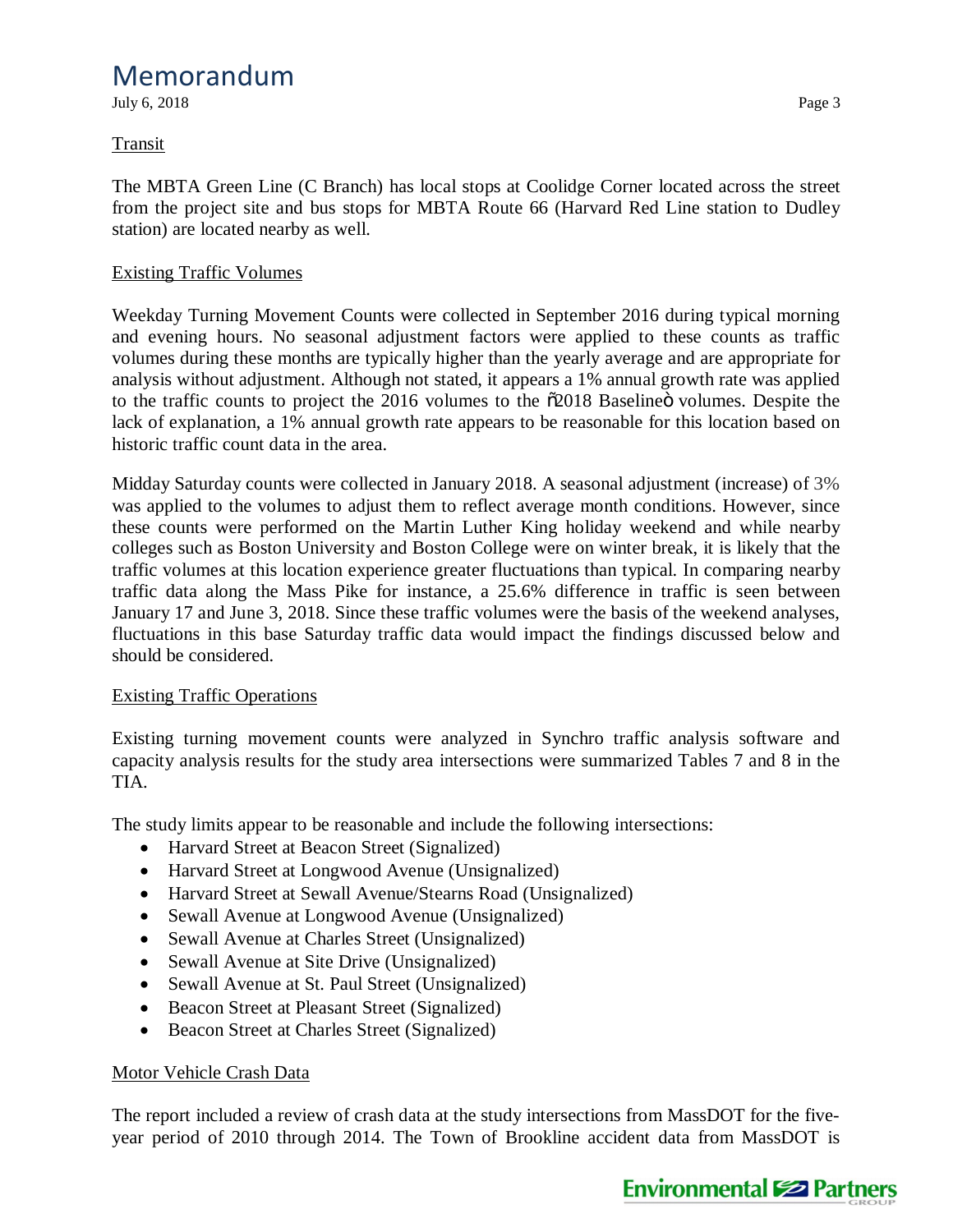July 6, 2018 Page 4

known to be lacking of due to (an) IT failure between the BPD and Mass RMV computer systemsö. Therefore reports from the Brookline Police Department may likely provide more accurate and reliable results.

MassDOT releases official Statewide and District rates that can be used as an effective tool to compare safety hazards at a specific intersection. The latest District 6 rate for unsignalized intersections is 0.52 C/MEV and for signalized intersections is 0.71 C/MEV. Crash rates higher than these averages could indicate a potential safety issue.

The crash rates at the study intersections are as follows:

- · 0.43 C/MEV Harvard Street at Beacon Street (Signalized)
- · 0.53 C/MEV Harvard Street at Longwood Avenue (Unsignalized)
- · 0.08 C/MEV Harvard Street at Sewall Avenue/Stearns Road (Unsignalized)
- · 0.27 C/MEV Sewall Avenue at Longwood Avenue (Unsignalized)
- · 0.22 C/MEV Sewall Avenue at St. Paul Street (Unsignalized)
- · 0.13 C/MEV Beacon Street at Pleasant Street (Signalized)
- · 0.17 C/MEV Beacon Street at Charles Street (Signalized)

The TIA states that all of the study area intersections owere found to have a motor vehicle crash rate below both the MassDOT statewide and District averages o. However the Harvard Street at Longwood Avenue intersection just meets the District 6 average crash rate threshold.

It is assumed that since the unsignalized study intersections of Sewall Avenue at Charles Street and Sewall Avenue at Site Drive are not included in Table 1 (Motor Vehicle Crash Data Summary) that no crashes at these locations were recorded during the five-year study period. Clarification is requested.

### Projected Traffic Volumes

Existing traffic volumes were projected to 2025 using an assumed background growth rate of 1% per year, higher than historic growth rates in the area. A 1% annual growth rate is reasonable.

Additional traffic volumes were also included in establishing the 2025 No-Build traffic volumes to reflect substantial developments anticipated in the area. These developments included:

- · Waldo Street
- 40 Centre Street
- 420 Harvard Street
- Devotion School
- 455 Harvard Street
- 54 Auburn Street
- 384 Harvard Street
- Babcock Place

Back-up traffic networks for each of the above developments were not provided in the TIA. However, Environmental Partners was able to verify the projected traffic volumes using back-up provided for another proposed development in Brookline (the Traffic Impact Study for the

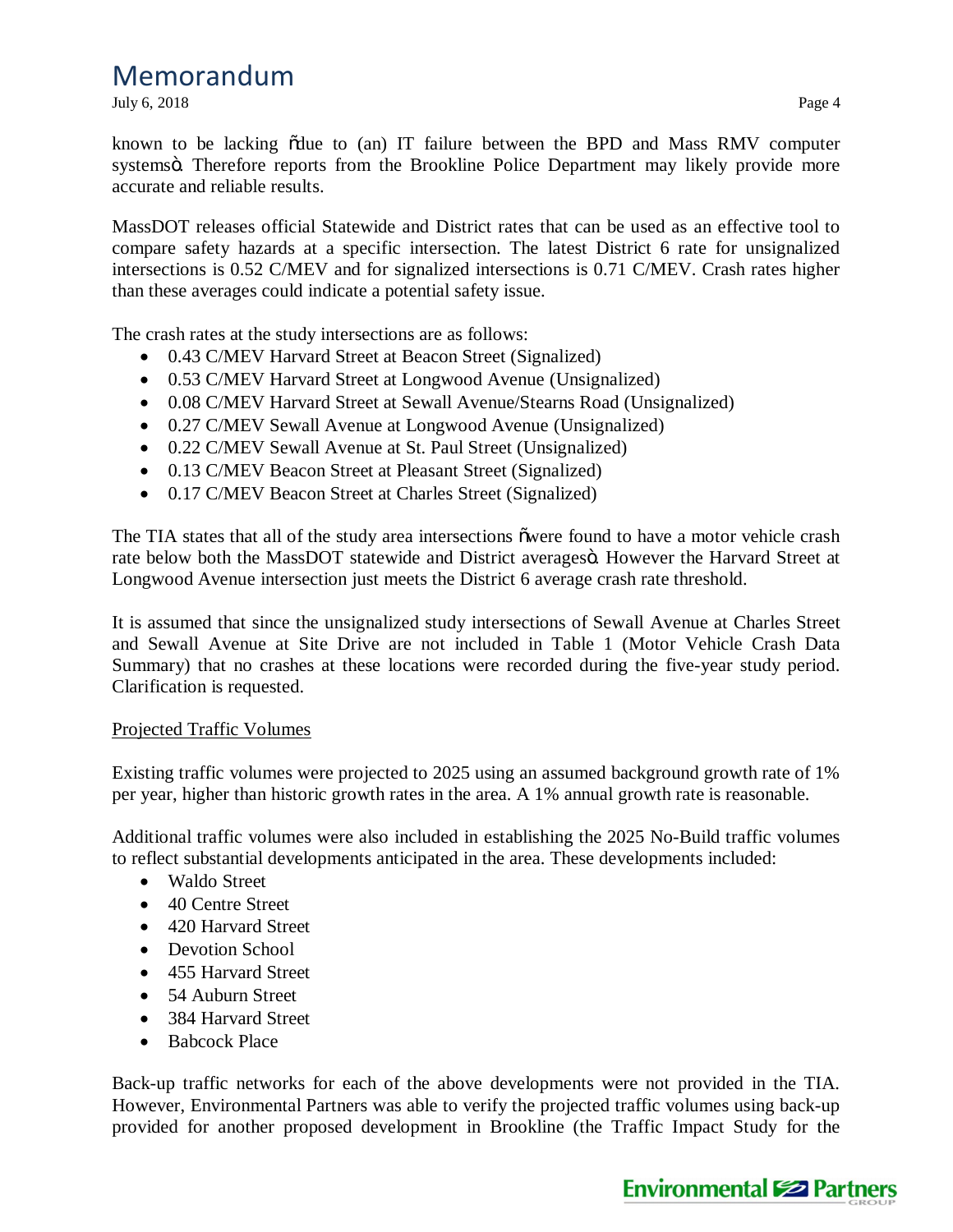July 6, 2018 Page 5

proposed mixed-use development on Waldo Street prepared by Stantec, dated January 2018). Trips from the above anticipated developments were added to the background growth rate in order to generate 2025 No-Build traffic volumes.

#### Trip Generation

Trips were generated using Land Use Code (LUC) 220 for Apartments from the 9<sup>th</sup> Edition of the Institute of Transportation Engineer (ITE) Trip Generation Manual. According to ITE, "apartments are rental dwelling units located within the same building with at least three other dwelling units. The fitted curve method was used in generating apartment trips. Back up for these calculations were provided and appear reasonable. As a comparison, using LUC 221 Multifamily Housing (Mid-Rise) from the more recent  $10<sup>th</sup>$  Edition of ITE $\alpha$  Trip Generation Manual, fewer trips would be generated. Therefore, the use of LUC 220 from the  $9<sup>th</sup>$  edition of ITE $\alpha$  Trip Generation Manual is deemed acceptable and conservative.

Given the proximity to transit opportunities and general mode splits in the Town of Brookline, a reduction in site generated traffic was anticipated for residential trips based on census data from 2012-2016. Based on the information in this document, 28.0% of commuters use public transportation, 24.8% walk, 8.6% bicycle, 0.9% use taxi or other means, and 3.4% work at home. Therefore, projected apartment trips were reduced by 65%, which appears reasonable.

LUC 826 Specialty Retail Center from the  $9<sup>th</sup>$  Edition of the ITE Trip Generation Manual was used in calculating the generated retail trips. According to ITE,  $\tilde{o}$  specialty retail centers are generally small strip shopping centers that contain a variety of retail shops and specialize in quality apparel, hard goods and services, such as real estate offices, dance studios, florists and small restaurants. $\ddot{o}$  Available data points in the ITE Trip Generation Manual for this LUC are very limited, significantly influencing the accuracy of predicted trip generation. For instance, in the case of the evening peak hour, three data points are provided for approximately 15,000 square feet of retail ranging from 45 to almost 100 trips per thousand square feet and only two other data points are provided, both for substantially larger developments.

For the weekday morning and Saturday daily trips, there are even fewer data points available. Given the limited data, retail traffic generated during the weekday morning peak hour and Saturday midday peak hour were estimated using ratios between LUC 820 (Shopping Center) and LUC 826. It should be noted that LUC 826 is no longer included in the latest edition of the ITE Trip Generation Manual  $(10<sup>th</sup>$  edition). Since the limited data available for LUC 826 has a direct effect on the accuracy of the predicted trip generation for 12,285 square feet of retail space, it is requested that more information regarding the retail type be provided and that a different LUC or empirical data from a more appropriate retail development be used to better estimate retail trips.

A 75% reduction was applied to retail trips which is not supported in the TIA. (The above census data used to justify a 65% reduction of apartment trips was residential-based,  $\tilde{\alpha}$ Commuting to Workö information.) It is requested that justification be provided relative to customers accessing the site via walking, biking or transit for the type of retail anticipated.

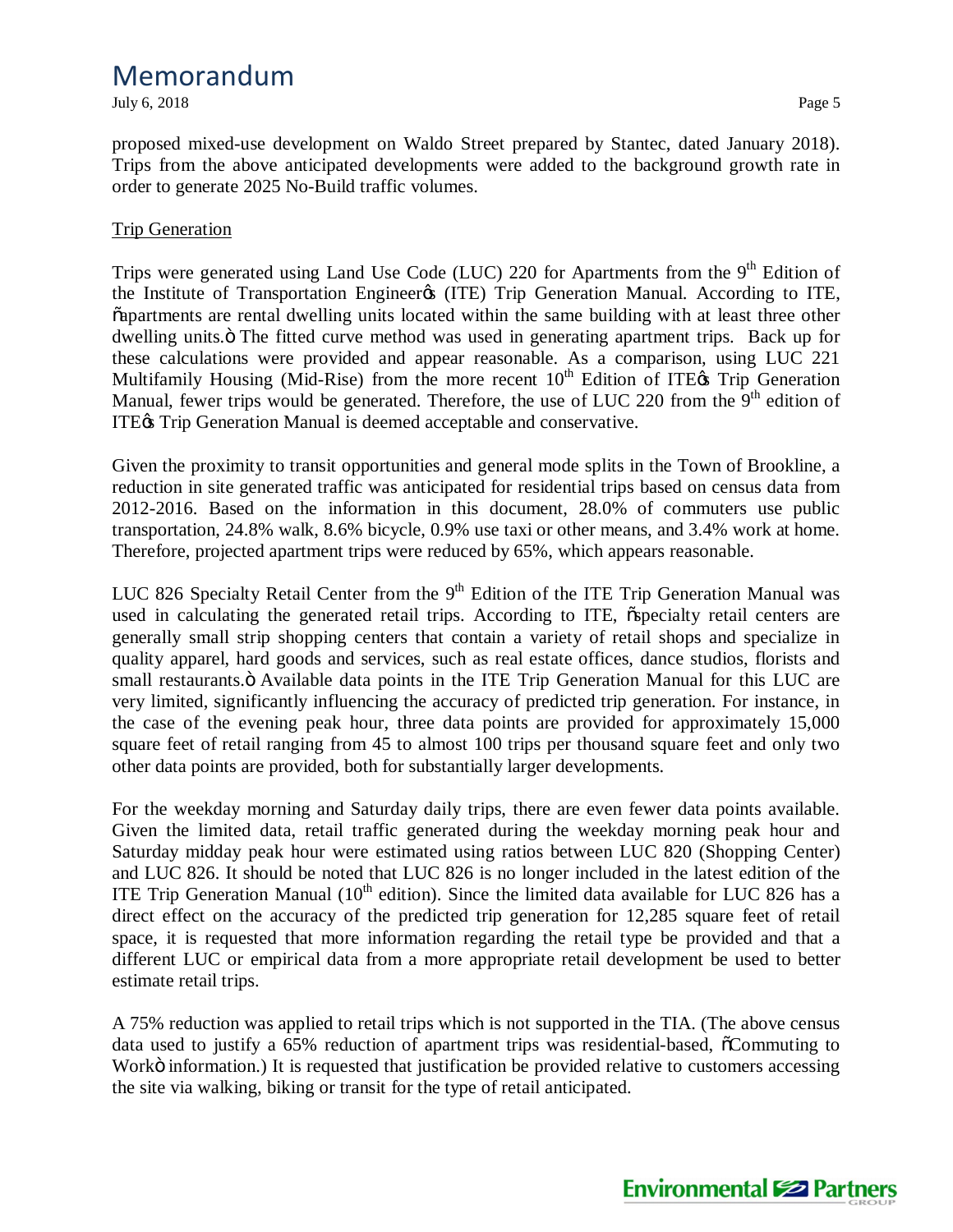July 6, 2018 Page 6

According to the original TIA (before any refinements to site-generated traffic), VAI projected the proposed development to generate a total of 336 new vehicle trips on an average weekday (168 entering and 168 exiting), with approximately 16 new vehicle trips (4 entering and 12 exiting) expected during the weekday morning peak hour and 33 new vehicle trips (19 entering and 14 exiting) during the weekday evening peak hour. VAI projected the proposed development to generate a total of 296 new vehicle trips on an average Saturday (148 entering and 148 exiting), with approximately 25 new vehicle trips (13 entering and 12 exiting) expected during the Saturday midday peak hour.

## Traffic Operations

Traffic analysis was performed to compare operations under the future 2025 No-Build conditions to the 2025 Build conditions. The provided analyses (before any refinements to site-generated traffic) indicate a negligible increase in delay caused by the proposed development.

## **Transit**

The TIA says that the following Transportation Demand Management (TDM) strategies will be committed to by Mason & Murphy Inc.:

- · Designation of a Transportation Coordinator Oversees all transportation issues (TDM measures, parking, loading, and service).
- · Provision of Transit Schedules Links to the MBTA website will be included on the website. Information will be provided in a central location regarding public transportation services, maps, schedules, and fare information.
- $\bullet$  Bicycling Resources 6 Secured bike spaces will be provided in and out of the building for residents and employees. Lockers, a shower and a changing area will be provided for employees.
- Electric Car Charging Station An electric car charging space will be provided in the garage.
- MBTA Discounts Tenants will be encouraged to provide a discount toward monthly MBTA passes.
- · Hubway Discounts Tenants will be encouraged to provide a discount for membership

## Bicycle

Regarding Transportation Demand Management strategies for bicyclists, the TIA indicates "Secured bicycle spaces will be provided both inside and outside the building for both residents and employees. Lockers, shower, and changing area will be provided for employees. $\ddot{o}$ 

## Sight Distance

The TIA did not review sight distance at the proposed site driveway despite the proposed driveway location being closer to the Longwood Avenue intersection than the existing driveway. Sight distance calculations are typically performed using the American Association of State Highway and Transportation Officials (AASHTO) guidelines. Intersection Sight Distance (ISD) is the sight distance required by a driver entering or crossing an intersecting roadway to perceive

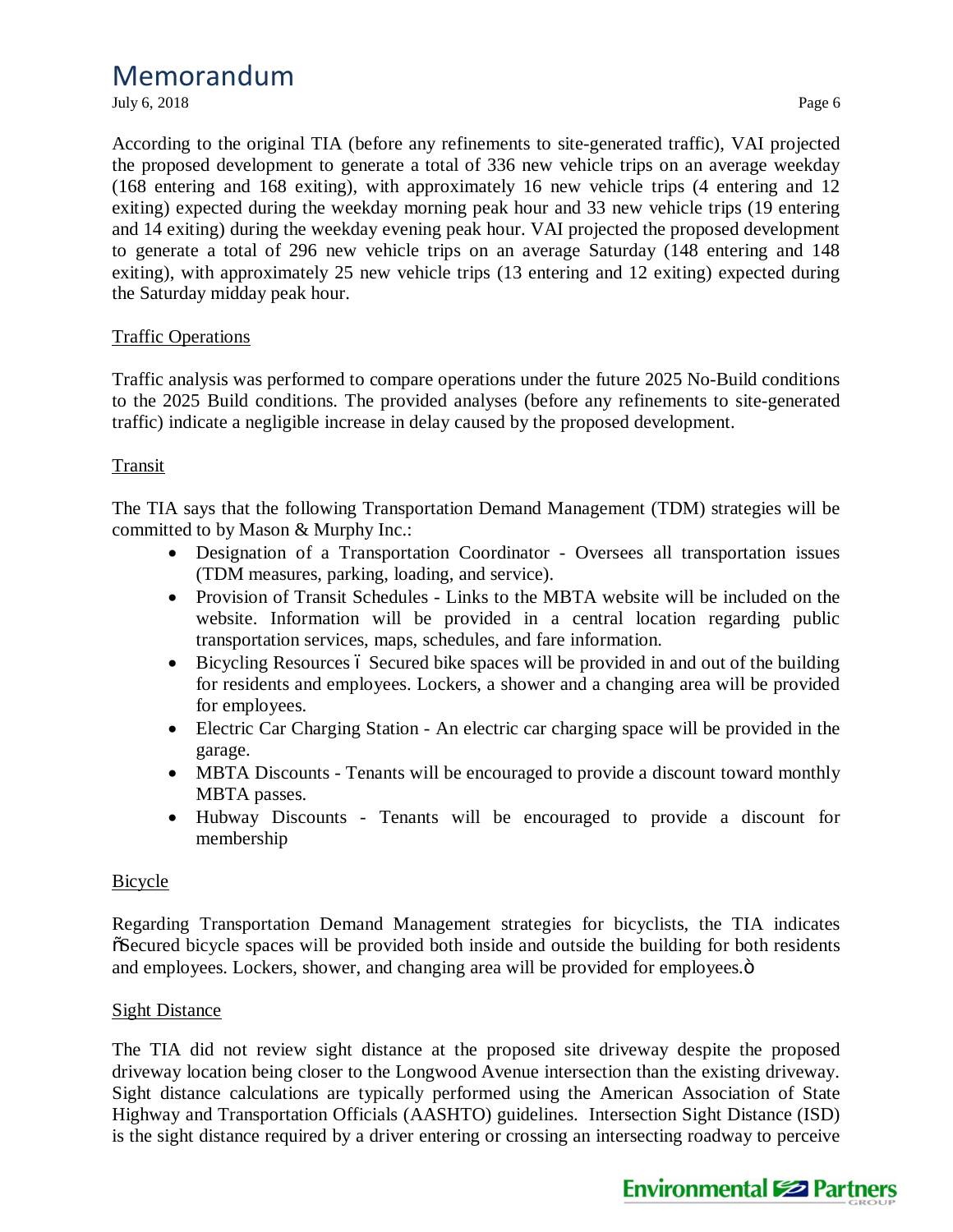July 6, 2018 **Page 7** 

an oncoming vehicle and safely complete a turning or crossing maneuver. Stopping Sight Distance (SSD) is the distance required for a vehicle traveling at the design speed of a roadway to stop prior to striking an object in its travel path. According to AASHTO, "*if the available sight distance for an entering or crossing vehicle is at least equal to the appropriate stopping sight distance for the major road, then drivers have sufficient sight distance to anticipate and avoid collisions.* $\ddot{o}$ 

Although not clearly defined on the current site plan, the text in the TIA indicates both site driveways will be two-directional despite the narrow widths shown on plan.

Speed data was not provided in the TIA as a basis for sight distance requirements. The travel speeds along this potion of Sewall Avenue are anticipated to be relatively slow given the close proximity to the Longwood Avenue intersection where northbound Sewall Avenue traffic is under stop-sign control. However vehicles currently park along the roadway, impacting sight distance from the proposed driveways; the proposed altered striping along Sewall Avenue has not been shown on the provided plans.

Depending on the location of the nearest on-street parking space relative to the proposed curb-cut opening, it appears that the available sight distance looking southerly (toward Longwood Avenue) could be as short as 40 feet, a SSD adequate for only approximately 7 mph. A sight distance assessment is requested including clarification of altered on-street parking, driveway circulation, and design speed.

Zoning bylaw requirements (Section 6.04.4.f.1) for driveway sight distance to pedestrians on sidewalks (within 5 feet) appear to be met assuming treatments will not be installed to block visibility at driveway corners.

### On-Site Circulation, Parking & Drop-Off/Pick-Up

The Applicant proposes to consult with the Town of Brookline to convert parking spaces along Beacon Street to establish a taxi/drop-off area; this will impact the number of on-street parking spaces in the area. On-site circulation, parking and drop-off/pick-up have been reviewed by Walker Parking Consultants with findings documented in their Memorandum dated June 28, 2018.

#### Loading Zone & Trash Pickup

A loading zone/trash pick-up area is proposed on-site. Vehicle templates are requested to verify adequate space is provided for trucks to maneuver into the loading dock and for parking vehicles to access the site.

Driveway widths and corners appear to be tight. Although not dimensioned, the western driveway appears to be approximately 18 feet wide and the eastern driveway appears to be approximately 13 feet wide. The Town of Brookline Zoning By-Law requires 20 feet for twoway driveway access. The TIA indicates the  $\delta$ Site Drives should be a minimum of 24-feet in width and accommodate two-way traffico. Clarification is requested.

Clarification regarding trash pickup location is requested.